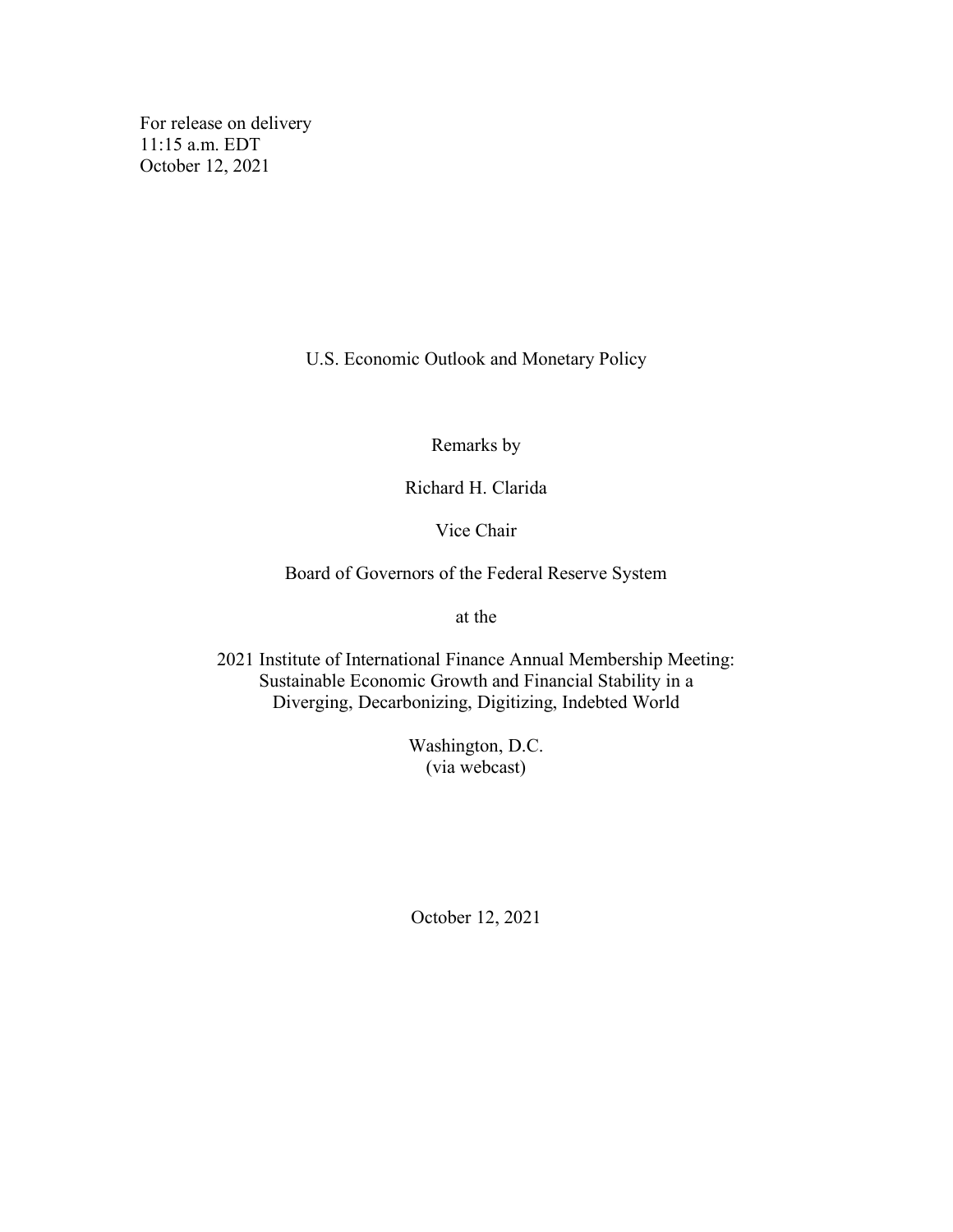It is my pleasure to meet virtually with you today at the 2021 Institute of International Finance Annual Membership Meeting.<sup>[1](#page-1-0)</sup> I regret that we are not meeting in person, but I look forward, as always, to a conversation with my good friend and onetime colleague Tim Adams. But first, please allow me to offer a few remarks on the economic outlook and Federal Reserve monetary policy.

## **Current Economic Situation and Outlook**

Indicators of economic activity and employment reveal that the economy continues to strengthen. Real gross domestic product (GDP) rose at a strong 6.4 percent pace in the first half of the year, and growth is widely expected to continue at a robust, if perhaps somewhat slower, pace in the second half of the year. If so, GDP growth this calendar year could be the fastest since 1983. That said, the data also indicate that a surge in COVID-19 cases in the summer and supply-chain bottlenecks held back economic activity in the third quarter.

As with overall economic activity, conditions in the labor market have continued to improve. Job gains as measured by the payroll survey have averaged 550,000 per month over the past three months. Labor market progress this year, as measured by the Kansas City Fed's Labor Market Conditions Indicators, has been notable, with this index of 24 labor market indicators since December 2020 closing two-thirds of its shortfall relative to its pre-pandemic level.<sup>[2](#page-1-1)</sup> Nonetheless, factors related to the pandemic, such as caregiving obligations and ongoing fears of the virus, continue to weigh on employment

<span id="page-1-0"></span><sup>&</sup>lt;sup>1</sup> The views expressed are my own and not necessarily those of other Federal Reserve Board members or Federal Open Market Committee participants. I would like to thank Chiara Scotti for assistance in preparing these remarks.

<span id="page-1-1"></span> $2$  The Labor Market Conditions Indicators can be found on the Kansas City Fed's website at [https://www.kansascityfed.org/data-and-trends/labor-market-conditions-indicators.](https://www.kansascityfed.org/data-and-trends/labor-market-conditions-indicators/)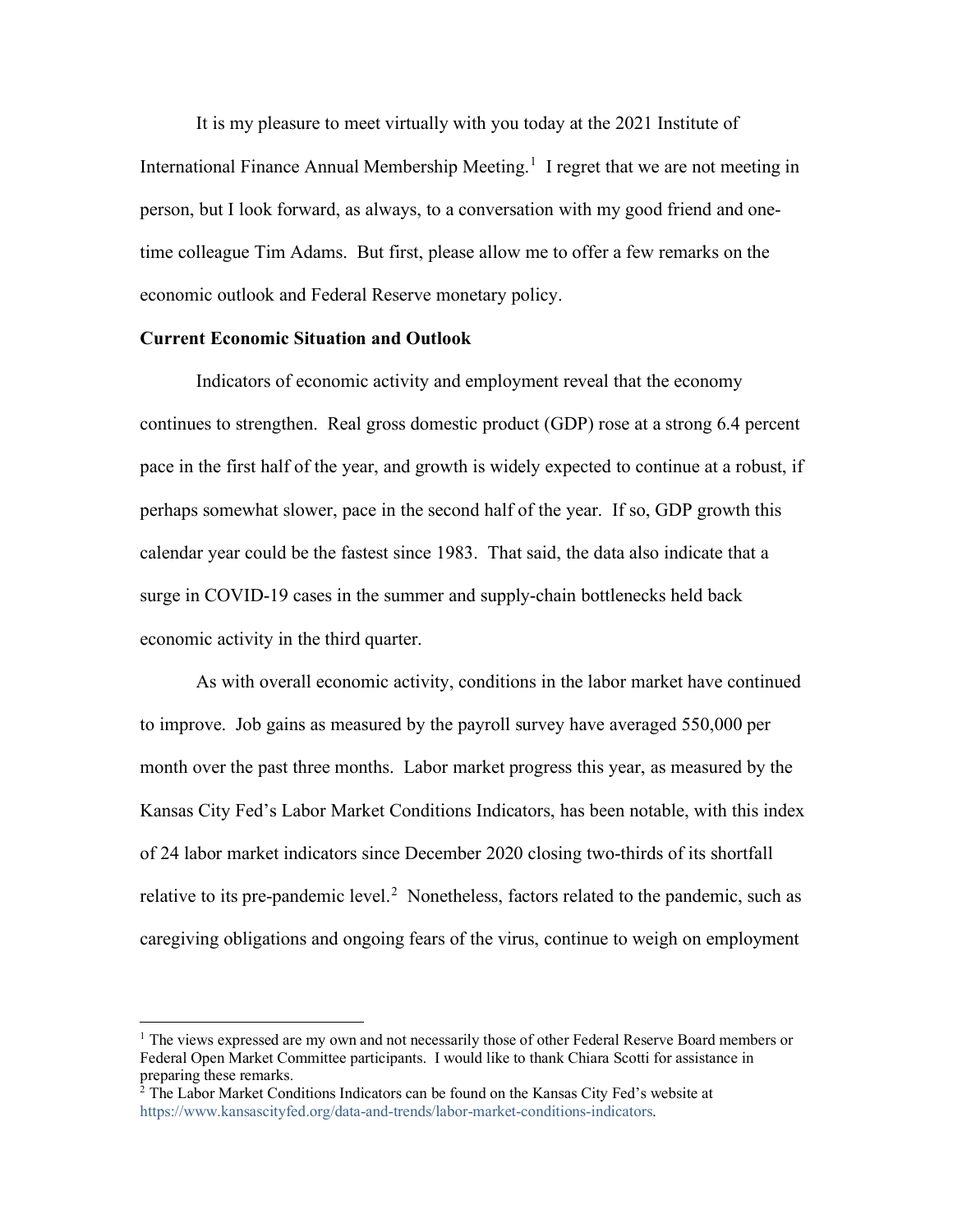and participation. Thus, the course of the labor market, and indeed that of the economy, continues to depend on the course of the virus.

Since February 2020, core PCE (personal consumption expenditures) price inflation is running at a 2.9 percent annual pace that is well above what I would consider to be a moderate overshoot of our 2 percent longer-run goal for inflation. Fully reopening the \$20 trillion economy this year is taking longer and costing more than it did to shut it down last year. In particular, the reopening has been characterized by significant sectoral shifts in both aggregate demand and supply, and these shifts are causing widespread bottlenecks and triggering substantial changes in the relative price and wage structure of the economy. A similar reopening dynamic is playing out in other advanced economies, such as Canada and the United Kingdom. As these relative price adjustments work their way through the economy, measured inflation rises. But I continue to believe that the underlying rate inflation in the U.S. economy is hovering close to our 2 percent longer-run objective and, thus, that the unwelcome surge in inflation this year, once these relative price adjustments are complete and bottlenecks have unclogged, will in the end prove to be largely transitory. And this is a forecast that is shared by the vast majority of economists in the private sector, such as those surveyed by Bloomberg and Blue Chip. That said, I believe, as do most of my colleagues, that the risks to inflation are to the upside, and I continue to be attuned and attentive to underlying inflation trends, in particular measures of inflation expectations, including the Board staff's index of common inflation expectations.<sup>[3](#page-2-0)</sup> As Chair Powell has indicated, if we did see indicators of inflation expectations moving up and running persistently above

<span id="page-2-0"></span><sup>&</sup>lt;sup>3</sup> The Fed staff's index of common inflation expectations—which is now updated quarterly on the Board's website—is a relevant indicator that this goal is being met. See Ahn and Fulton (2020, 2021).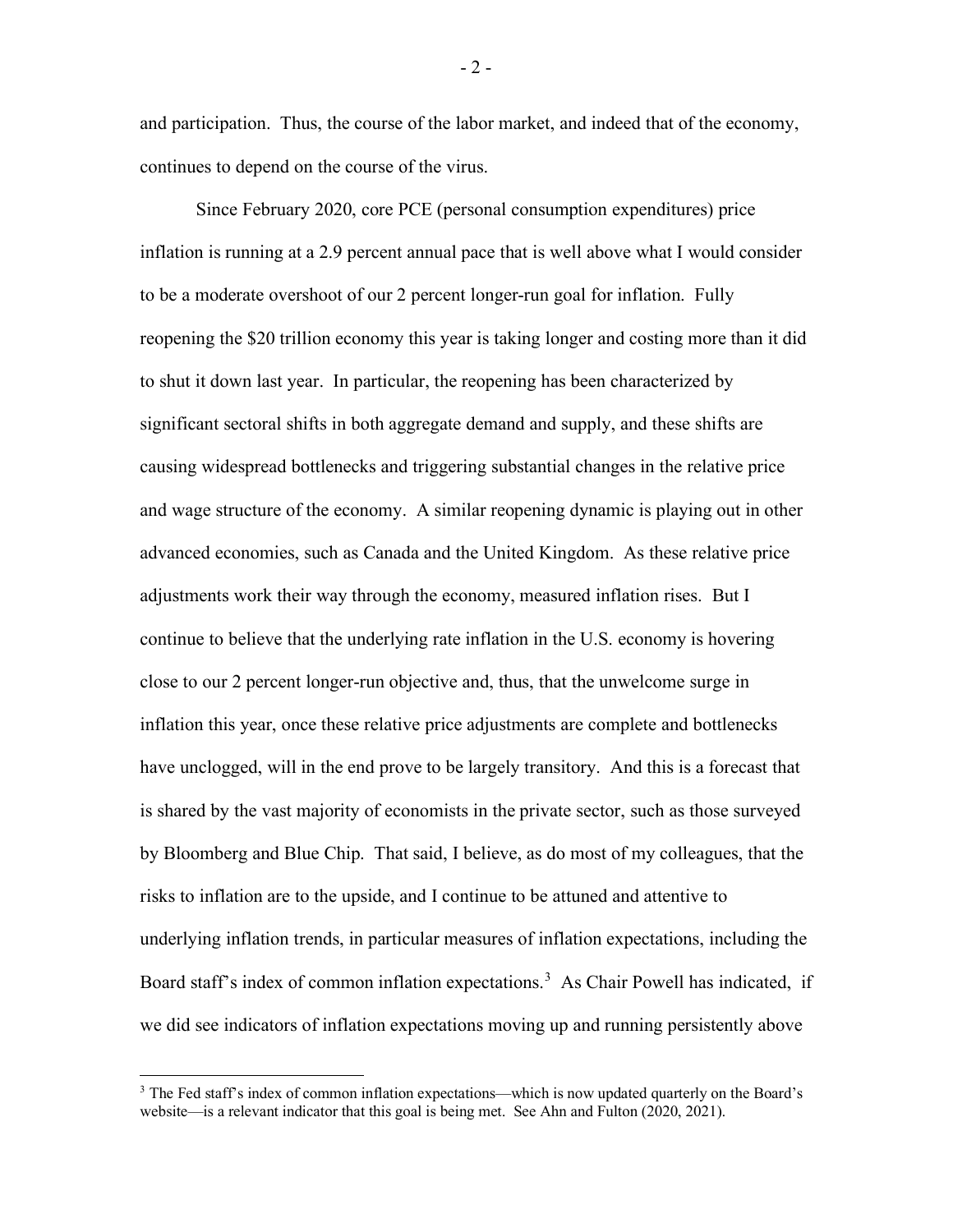levels consistent with our price stability mandate, monetary policy would react to that. But that is not the case at present.

## **The September Decision and the Forward Guidance in Our FOMC Statement**

Let me now say a few words about the decisions reached at our September FOMC meeting. Since our December 2020 meeting, the Committee has indicated that it will continue to maintain the pace of Treasury and mortgage-backed securities purchases at \$80 billion and \$40 billion per month, respectively, until "substantial further progress" has been made toward our maximum-employment and price-stability goals.<sup>[4](#page-3-0)</sup> At our September meeting, the Committee continued to discuss the progress made toward these goals, and I myself believe that the "substantial further progress" standard has more than been met with regard to our price-stability mandate and has all but been met with regard to our employment mandate. If progress continues broadly as expected, the Committee in September judged that a moderation in the pace of asset purchases may soon be warranted. At our meeting, we also discussed the appropriate pace of tapering asset purchases once economic conditions satisfy the criterion laid out in the Committee's guidance. While no decisions were made, participants generally view that, so long as the recovery remains on track, a gradual tapering of our asset purchases that concludes around the middle of next year may soon be warranted.

It is important to note that any future decision the Committee might make with regard to the pace of asset purchases will not be intended to carry a signal about the timing of a future decision to raise the target range for the federal funds rate, a policy decision for which we have articulated a different and substantially more stringent test.

- 3 -

<span id="page-3-0"></span><sup>4</sup> FOMC statements, including those issued since the December 2020 meeting, are available on the Board's website at [https://www.federalreserve.gov/monetarypolicy/fomccalendars.htm.](https://www.federalreserve.gov/monetarypolicy/fomccalendars.htm)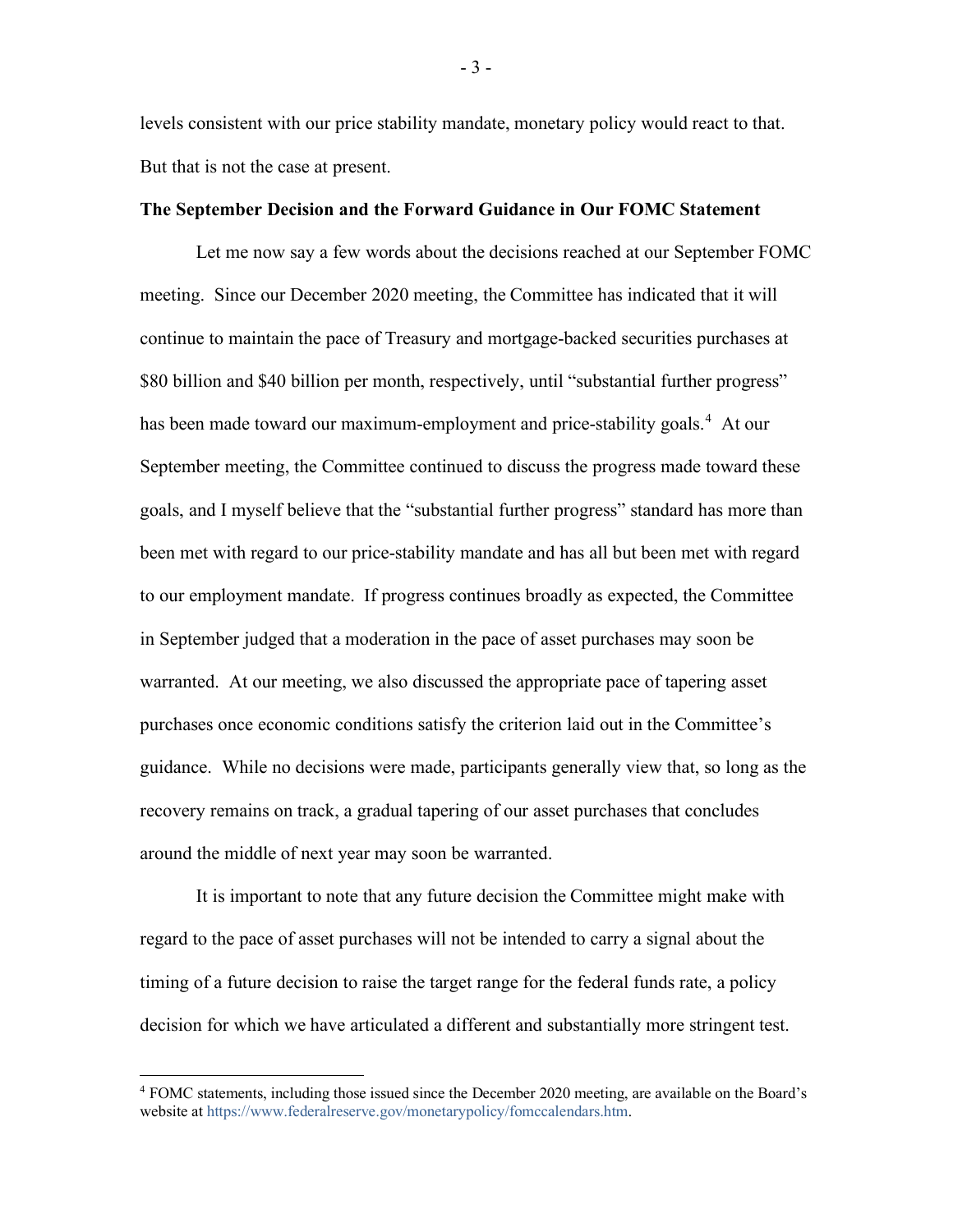As we reaffirmed in September, we continue to expect that it will be appropriate to maintain the current 0 to  $\frac{1}{4}$  percent target range for the federal funds rate until labor market conditions have reached levels consistent with the Committee's assessment of maximum employment and inflation has risen to 2 percent and is on track to moderately exceed 2 percent for some time. At least half of the 18 FOMC participants in their Summary of Economic Projections (SEP) submissions projected that these necessary threshold conditions for liftoff will be met by December 2022, and all participants but 1 project that these conditions will be met by December 2023.<sup>[5](#page-4-0)</sup> These projections are entirely consistent with the new monetary policy framework adopted unanimously by the Committee in August  $2020$ .<sup>[6](#page-4-1)</sup> In the context of our new framework, as I have noted before, while the effective lower bound (ELB) can be a constraint on monetary policy, the ELB is not a constraint on fiscal policy, and appropriate monetary policy under our new framework, to me, must—and certainly can—incorporate this reality. Indeed, under present circumstances, I judge that the support to aggregate demand from fiscal policy including the nearly \$2 trillion in accumulated excess savings accruing from (as yet) unspent transfer payments—in tandem with appropriate monetary policy, can fully offset the constraint, highlighted in our Statement on Longer-Run Goals and Monetary Policy Strategy, that the ELB imposes on the ability of an inflation-targeting monetary policy, acting on its own and in the absence of sufficient fiscal support, to restore, following a

<span id="page-4-1"></span>[https://www.federalreserve.gov/monetarypolicy/review-of-monetary-policy-strategy-tools-and](https://www.federalreserve.gov/monetarypolicy/review-of-monetary-policy-strategy-tools-and-communications-statement-on-longer-run-goals-monetary-policy-strategy.htm)[communications-statement-on-longer-run-goals-monetary-policy-strategy.htm.](https://www.federalreserve.gov/monetarypolicy/review-of-monetary-policy-strategy-tools-and-communications-statement-on-longer-run-goals-monetary-policy-strategy.htm) For a discussion of the elements that motivated the launch of the review and a summary of the key changes that were introduced, see Clarida (2020, 2021) and Powell (2020).

<span id="page-4-0"></span><sup>&</sup>lt;sup>5</sup> The most recent SEP, released following the conclusion of the September 2021 FOMC meeting, is available on the Board's website a[t https://www.federalreserve.gov/monetarypolicy/fomccalendars.htm.](https://www.federalreserve.gov/monetarypolicy/fomccalendars.htm) <sup>6</sup> The revised Statement on Longer-Run Goals and Monetary Policy Strategy, unanimously approved on August 27, 2020, is available on the Board's website at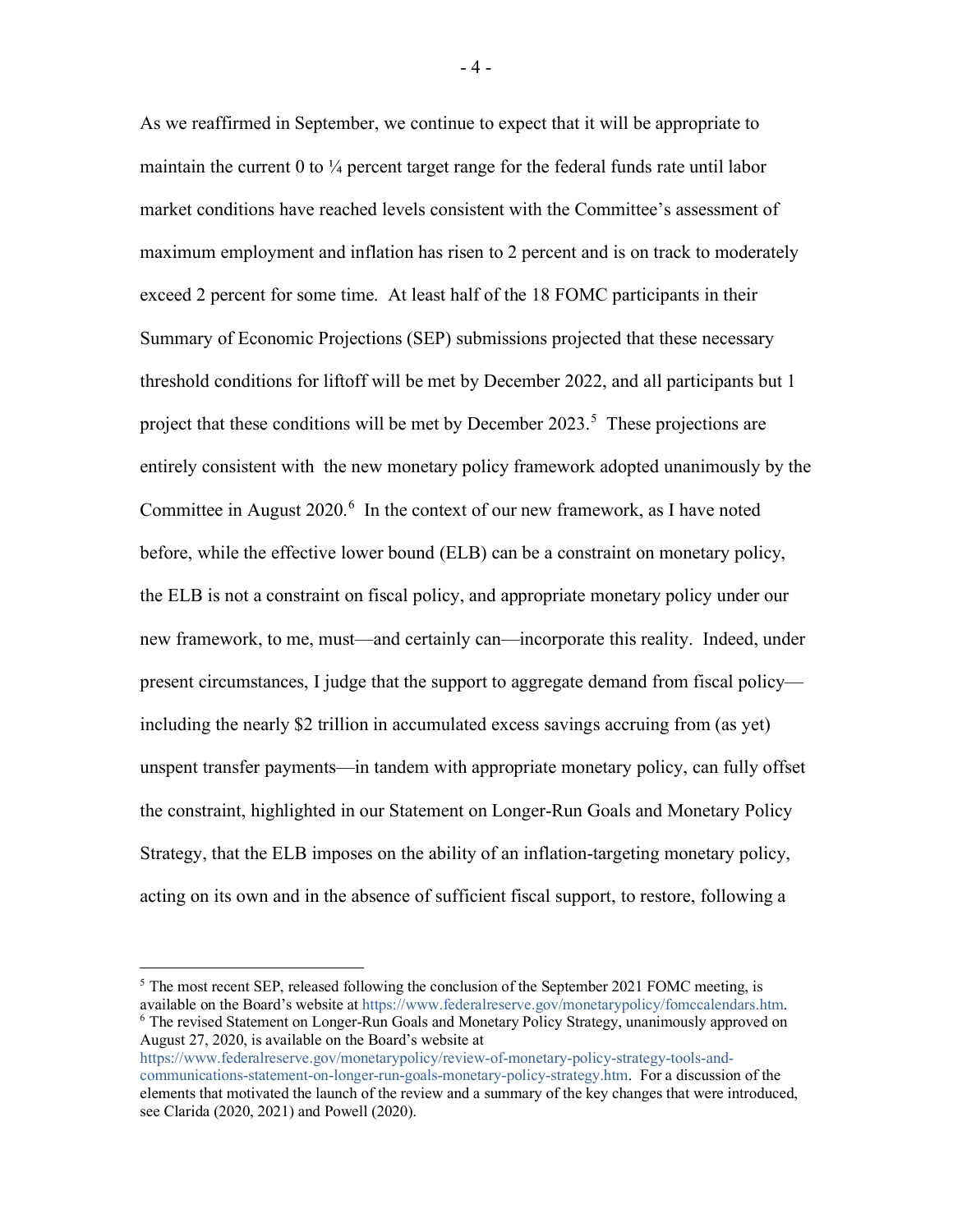recession, maximum employment and price stability while keeping inflation expectations well anchored at the 2 percent longer-run goal.<sup>[7](#page-5-0)</sup>

Thank you very much for your time and attention. I look forward, as always, to my conversation with Tim.

<span id="page-5-0"></span> $7$  For a theoretical analysis of the fiscal and monetary policy mix at the ELB, see Woodford and Xie (2020). For studies of the government expenditure multiplier at the ELB, see Woodford (2011); Christiano, Eichenbaum, and Rebelo (2011); and Eggertsson (2011).